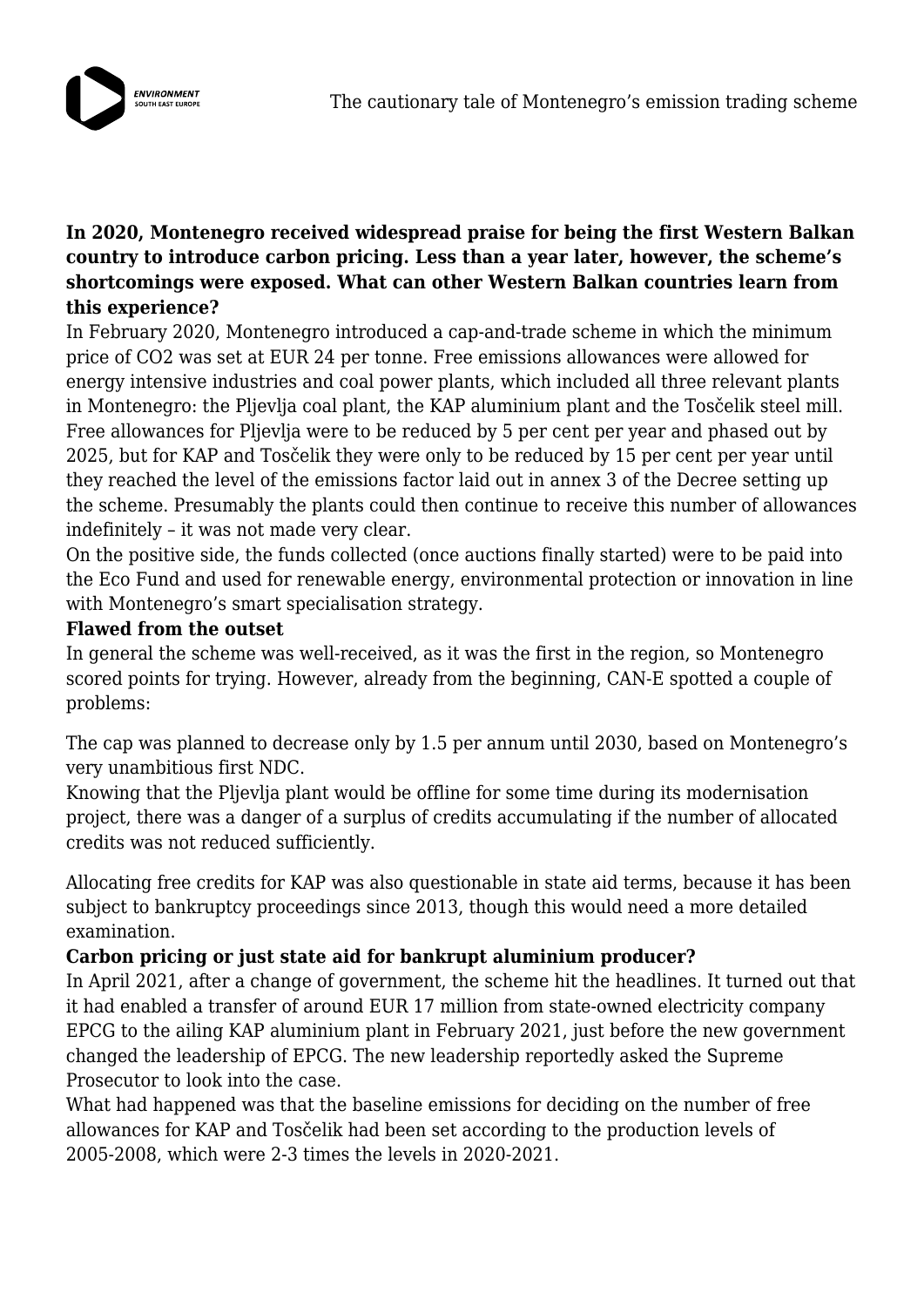

At the same time, despite supposed limitations of its operating hours under the Large Combustion Plants Directive, the Pljevlja coal plant ramped up its operating hours in 2020, making use of a newly opened undersea cable to export electricity to Italy, so it needed more emissions permits to allow it to continue operating illegally.

The European Commission Decision in force when Montenegro set up its scheme did indeed set 2005-2008 as the reference years for baseline data. However it also clearly said in Article 7 that where production levels had significantly changed, data on the changed operation should be used as the baseline. Montenegro ignored this part, arguing in the Decree that they wanted to incentivise the plants to raise their production to previous levels again.

# **Ambiguities in the legislation**

The arguments used by the new EPCG management in the media about what should have been done differently showed they did not understand carbon trading very well, but also exposed ambiguity in the Decree. For example, the Decree stated that the minimum price of allowances was EUR 24 but it was not clear whether this applied to prices in auctions or also trading. So it was not clear whether permits were allowed to be traded at below EUR 24 per tonne (which was done in this case – KAP gave EPCG a 5 per cent discount), or not. It was not even spelled out explicitly whether emitters needing additional permits had to buy from other emitters with free permits or whether they could ask the government to auction new ones. It may seem obvious that no auctions should be held if there were unused permits available, but it was not spelt out. If a company bought auctioned permits, it could put the money in the environmental protection fund, which it could then benefit from for investments in eg. renewables, whereas if it had to buy the allowances from other companies, the money was simply gone. So unless it was stipulated that they had to buy from other emitters instead of buying at auctions, there was no reason to. The fines for emitting CO2 without a permit are also very low – maximum EUR 40,000.

# **No changes to the system despite obvious problems**

In mid-2021 the government set up a working group to carry out changes in the Decree governing the scheme, but this initiative has so far not resulted in any changes. In the meantime, however, the scheme has become even more pointless due to the fact that both Tosčelik and KAP have virtually shut down production in the meantime – whether temporarily or permanently is not completely clear.

#### **Lessons from the Montenegro case**

Positively, the income from the scheme is quite clearly earmarked and the end of free allocations for the coal plant clearly stated. But the case is a cautionary tale for other countries in the Western Balkans which are gradually developing carbon pricing schemes. The first issue is whether there are enough installations operating in the country to make an emissions trading scheme meaningful in the medium term, or whether a carbon tax makes